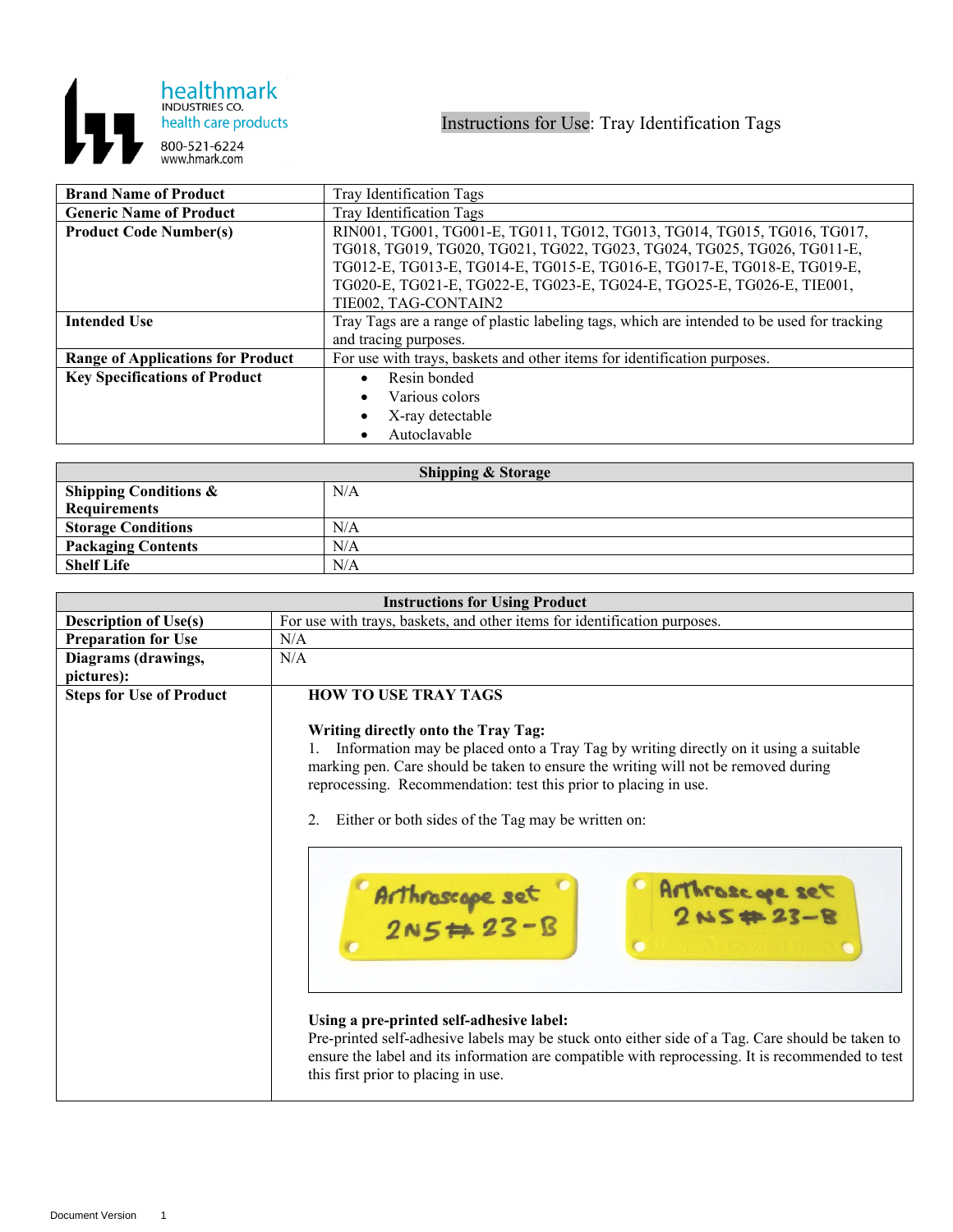|                                                    | When Attaching the Tray Tag to Tray or Basket or other items:<br>Use the holes in the Tray Tag to attach it to the tray or basket.<br>1.                                                                                           |
|----------------------------------------------------|------------------------------------------------------------------------------------------------------------------------------------------------------------------------------------------------------------------------------------|
|                                                    | Use a split ring (RIN001) or a Security Tie (TIE001 or TIE002) for this purpose.<br>2.                                                                                                                                             |
|                                                    |                                                                                                                                                                                                                                    |
|                                                    | If X-Ray detectability is required, use a split ring, RIN001, to attach the Tray Tag to the<br>3.<br>tray since the split ring is X-Ray detectable.                                                                                |
|                                                    |                                                                                                                                                                                                                                    |
| <b>Interpretation of Results</b>                   | N/A                                                                                                                                                                                                                                |
| <b>Contraindications of Test</b><br><b>Results</b> | N/A                                                                                                                                                                                                                                |
| <b>Documentation</b>                               | $\rm N/A$                                                                                                                                                                                                                          |
| <b>Special Warnings and</b>                        | The facility should develop a policy for the placement of the identification tag on the tray<br>$\bullet$                                                                                                                          |
| <b>Cautions</b>                                    | or basket. This should include a risk assessment to avoid potential interference with<br>effective processing or aseptic presentation.                                                                                             |
|                                                    | Tray Tags should be stored away from any sources of ignition.<br>$\bullet$                                                                                                                                                         |
| <b>Disposal</b>                                    | Unused Tray Tags may be disposed of in the plastic waste stream.<br>$\bullet$<br>Used Tray Tags should be disposed of by considering possible microbial contamination.<br>Users should reference facility procedures.<br>$\bullet$ |

| <b>Reprocessing Instructions</b>       |                                                                                     |
|----------------------------------------|-------------------------------------------------------------------------------------|
| <b>Point of Use</b>                    | N/A                                                                                 |
| <b>Preparation for Decontamination</b> | N/A                                                                                 |
| <b>Disassembly Instructions</b>        | N/A                                                                                 |
| <b>Cleaning – Manual</b>               | N/A                                                                                 |
| <b>Cleaning – Automated</b>            | Tray Tags are compatible with washer-disinfectors conforming to ISO 15883 series of |
|                                        | standards.                                                                          |
| <b>Disinfection</b>                    | N/A                                                                                 |
| <b>Drying</b>                          | N/A                                                                                 |